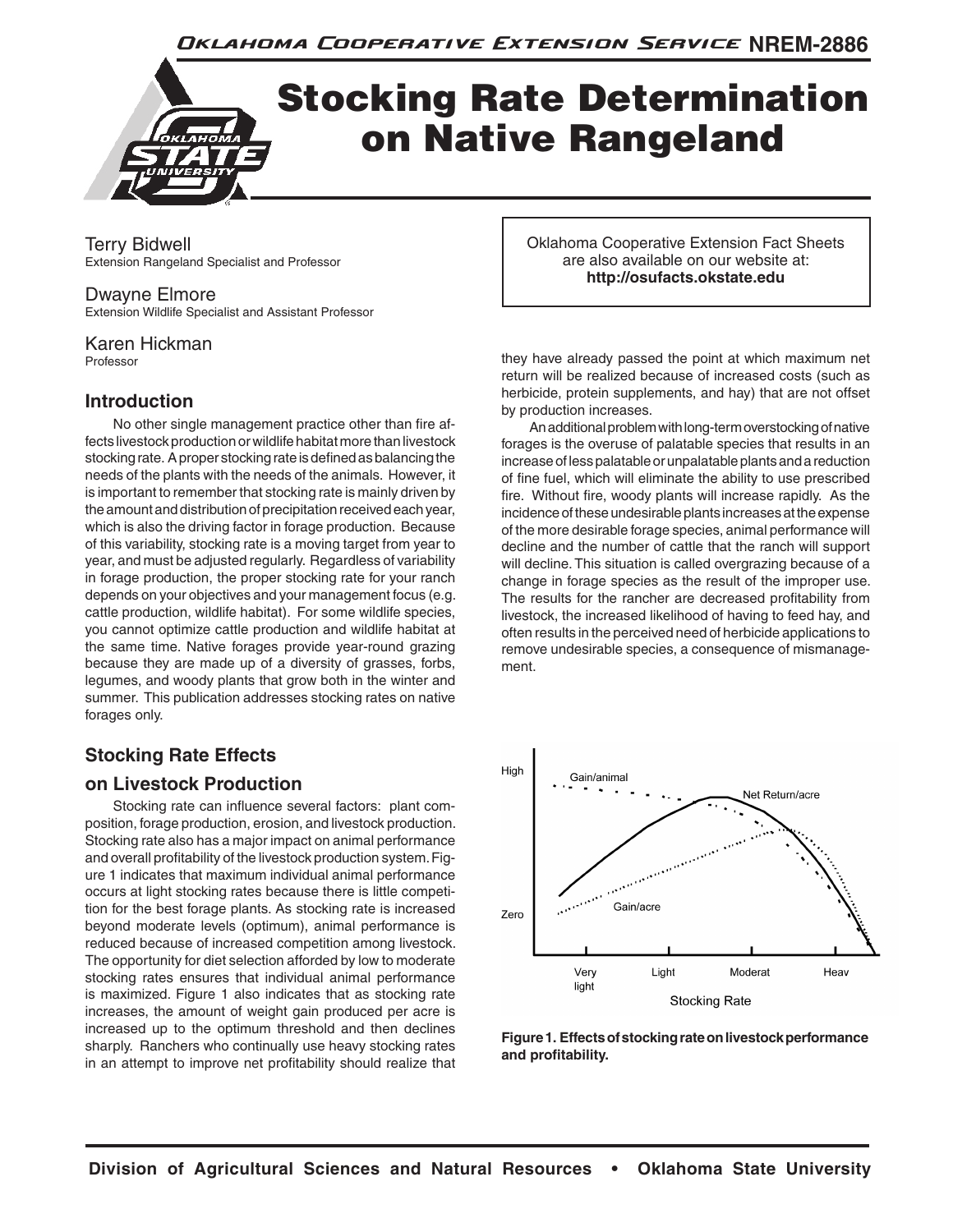# **What Does Proper Stocking Look Like on Native Rangeland?**

The same stocking rate will look different depending on the type of grazing system used. The type of grazing system used will impact livestock production and wildlife habitat, and some grazing systems may not be compatible with some objectives. Table 1 includes a list of common grazing systems and their effect on livestock production and wildlife habitat. The more diverse the habitat structure and composition is, the better the grazing system is for wildlife in general. Also a more diverse plant composition would generally be better for livestock for forage diversity. Remember, on tallgrass prairie, two-thirds of the production occurs during the first half of the growing season (by July 10).

**Table 1. Ranking and comparison of other grazing systems to continuous grazing for livestock production and wildlife habitat.**

| Rank | Grazing<br>System               | Livestock<br>Response (\$) | Wildlife<br>Habitat Response |
|------|---------------------------------|----------------------------|------------------------------|
| 1    | Patch burn<br>patch graze       | qood                       | excellent                    |
| 2    | Continuous                      | qood                       | good                         |
| 2    | 4 pasture 3 herd                | qood                       | good                         |
| 3    | High intensity<br>low frequency | fair                       | poor                         |
| З    | Multi paddock mob               | fair                       | poor                         |

# **Forage Production and Standing Crop**

 Stocking rates are based on the amount of forage available for livestock. There are several methods ranchers can use to obtain this value: some rely on guesswork from previous managers, others obtain information from Natural Resource Conservation Service Ecological Site Descriptions (e.g., Soil Surveys). Research has shown that these Site Guides are accurate enough to provide a starting point for a change in management or a new ranching operation. An ecological site, previously known as a range site, is an area of land with a combination of soil, climatic, topographic, and natural vegetation features that set it apart significantly from adjacent areas. Ecological sites are expressed in terms of soil depth, topography, slope, plant production, and species composition. Vegetation on a particular site will vary in composition and production from one region of the state to another and from year-to-year because of changes in precipitation.

A very useful forage production value comes from estimating the end-of-season standing crop (this is not total forage production) that is standing at the end of the growing season in September through October (Figure 2). Standing crop should be measured in an area that has not been grazed since spring (green-up). This measurement is made by clipping and weighing sample inside the grazing exclosures (Figure 3).

The exclosure should be moved each year during the winter. The more years of standing crop information that can

# **Forage Standing Crop**



**Figure 2. Forage standing crop at the end of the growing season during an 11-year period in tallgrass prairie with acres per animal unit year (AUY) on each bar.**



**Figure 3. A grazing exclosure at the end of the growing season.**

be assembled, the better the decision will be made on stocking rates.

## **Stocking Rates and Harvest Efficiency**

After estimating the annual forage standing crop, it is necessary to adjust the amount of forage to be consumed by the livestock. The recommended stocking rates for rangelands are based on moderate utilization (economic long-term optimum) of the annual forage standing crop and assume uniform grazing distribution. It is also assumed that 50 percent of the annual peak standing crop can be removed from the ecological site without negatively affecting the plant community relative to species abundance or for livestock production. This is the origin of the "take half and leave half" rule-of-thumb that is often used and often misunderstood. Of the 50 percent of rangeland forage (grasses, forbs, legumes) that is assumed to be removed, the assumption is also made that one-half (25 percent of the total) is actually consumed by livestock and the other one-half (25 percent of the total) is trampled, laid on, consumed by insects or other animals, or disappears because of decomposition. These assumptions lead to a harvest efficiency of 25 percent. Another way to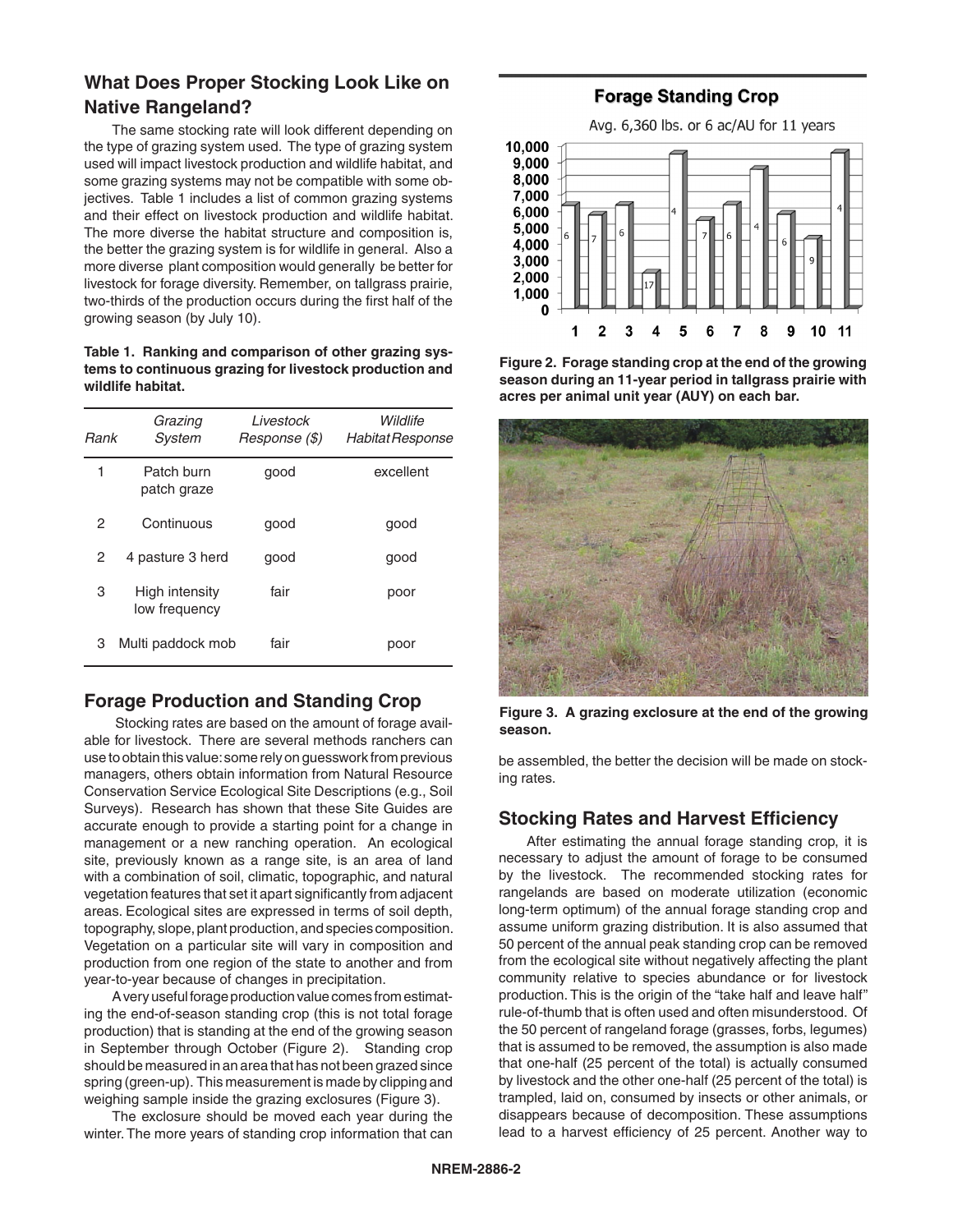look at this is to assume that 25 percent of the total forage is actually consumed by the grazing animal. Plant physiological requirements regarding remaining residue and waste by grazing animals set these limits. Plants that are overused will be weak and less productive the next growing season and will require rest.

### **Setting Stocking Rates on Native Vegetation**

Forage production varies from year to year because of changes in precipitation. Stocking rate should be based on average long-term end-of-season standing crop values for an operation to remain productive and sustainable. Ranchers that have been in business for a longtime tend to stock conservatively (light). This is particularly important in arid rangelands. They know that years of low rainfall and low forage production (unfavorable years) are the years that will put them out of business. These ranchers also adjust their stocking rate calculation to account for the presence of bulls, replacement heifers, or other grazing animals including wildlife that are also consuming forage.

## **Technical Terms**

Stocking rate is defined as the number of animals on a certain amount of land (acres) over a certain period of time (grazing period). A term that is used to help understand and estimate forage requirements is the animal unit (AU) concept. An animal unit is defined as a 1,000 lb. dry cow (Table 2). Thus, stocking rate is generally expressed as animal units (AU) per unit of land area.

#### **Table 2. Carrying capacity in terms of the animal unit (AU) concept. These numbers are constants based on metabolic body weight explained below.**

| Term                                                     | Abbreviation                           | Definition                                                                  |
|----------------------------------------------------------|----------------------------------------|-----------------------------------------------------------------------------|
| Animal unit                                              | AU                                     | 1,000 lb. dry cow                                                           |
| Animal unit day<br>Animal unit month<br>Animal unit year | <b>AUD</b><br><b>AUM</b><br><b>AUY</b> | 26 lbs. of dry forage<br>780 lbs. of dry forage<br>9,360 lbs. of dry forage |

Because cattle and other grazing animals are not the same size, it is necessary to convert to animal unit equivalents. These calculations are based on metabolic body weight defined by the following equation:

Animal body weight converted to kilograms taken to the 0.75 power =  $kq^{0.75}$ 

To convert to kilograms (kg) multiply pounds x 0.4536. For example, a 1,000 lb. cow's metabolic body weight (MBW) would be  $(1,000)$   $(0.4536) = (453.60)^{0.75} = 98.29$ .

See MBW column (Table 3) for comparison of different weight animals and generates the animal unit equivalent concept (AUE). The term animal unit equivalent is a useful and practical way to estimate forage demand for different species, kinds, or classes of animals or for cattle that weigh more or less than 1,000 lbs. Animal unit equivalent is based upon a percentage (plus or minus) of the standard AU that takes into account physiological differences (metabolic body weight).

Assuming forage dry matter demand (DM) of 26 lbs. per day, the 1,000 lb. cow is used as the base animal unit to which other livestock are compared. The AUE for cattle weighing 900 lbs. or less is calculated as:

#### **AUE = (BODY WEIGHT + 100) ÷ 1,000**

**or,** for animals of 1,100 lbs. or more,

$$
AUE = (BODY WEIGHT-100) ÷ 1,000
$$

Table 3. illustrates several different kinds and classes of animals, their various AUEs, and estimated daily forage demand.

## **Calculating Stocking Rates**

Now that we have the basic calculations for AUE and DM, we are able to calculate the actual stocking rates. Below are 2 examples to illustrate this calculation.

#### **Example 1: Calculating stocking rate:**

For the first example assume 100 head of cows that average 1,000 lbs. with calves on a 1,000 acres native rangeland. The grazing system for this herd is continuous stocking for 12 months. The stocking rate would be calculated using information contained in Table 2 and Figure 1.

For a 1,000 lb. cow,  $AUE = 1.0$  (26 lbs. per day) from Table 2.

 (Total Land Area) x (Average End of Season Standing Crop) x (Forage Utilization) (AU Forage Demand per AU per Day) x (Number of Days Grazed)

 $(1,000 \text{ acres}) \times (6,360 \text{ lbs. per acre}) \times (25\%) = 168 \text{ cows}$  (average 1,000 lbs.) (26 lbs. per day) (1 AUE) x (365 days)

In this example this pasture could run 168 cows year-long but this does not take into account bulls, replacement heifers, or calves. Thus, as a general rule you should assign a cow an AUE of 1.4 and recalculate the stocking rate. Using an AUE of 1.4 for a 1,000 lb. cow takes into account bulls, replacement heifers, or calves. Unfortunately some ranchers have tended to run larger cows (usually inefficient and not profitable) over the years and have not taken into account the increase forage demand per animal which results in overgrazing. Thus, accurate animal weights are critical in determining proper stocking rate.

#### **Example 2: Calculation of stocking rate on a grazing period of less than one year and cattle smaller than the standard AU.**

A slight twist on the calculation would be to use livestock smaller than the standard AU, the 1,000 lb. cow. An example would be stocker calves managed for season-long (150 days) grazing entering (May 1) the grazing season weighing 600 lbs. and leaving (October 1) weighing 800 lbs. We will use an average weight for the grazing season of 700 lb. which gives an AUE of 0.8 from Table 1.

 $(1,000 \text{ acres})$  X  $(6,360 \text{ lbs. per acre})$  x  $(25%) = 509$  stockers (26 lbs. per day) x (0.8 AUE) x (150 days)

In this example this pasture could run 509 stockers for 150 days.